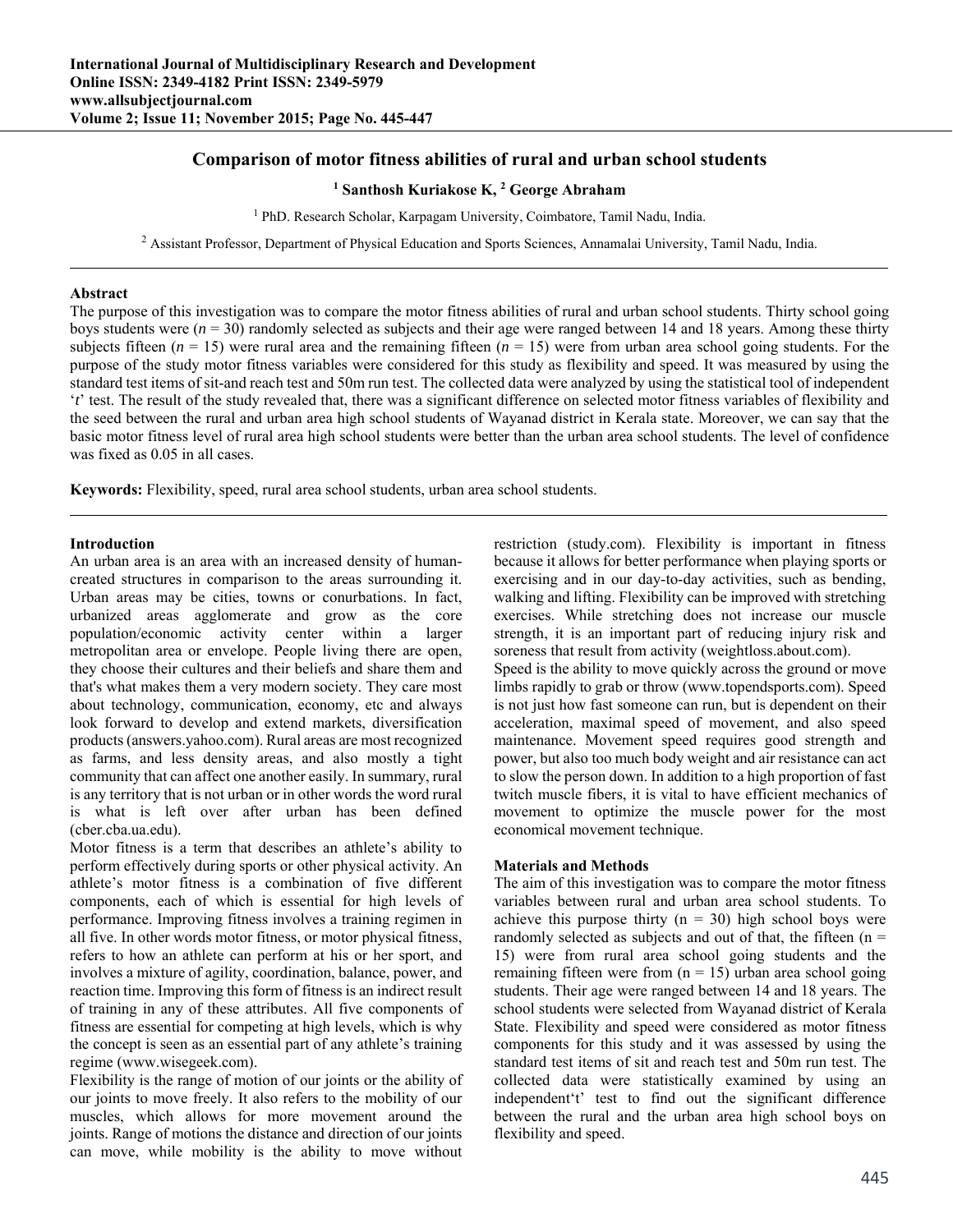#### **Results and Discussion**

| <b>Subjects</b>                 | Strength | <b>Mean Value</b><br>In Cm. | <b>SD</b> | $\cdot$ |
|---------------------------------|----------|-----------------------------|-----------|---------|
| Rural School<br><b>Students</b> | $N = 15$ | 29.60                       | 3.85      | $2.29*$ |
| Urban School<br><b>Students</b> | $N = 15$ | 26.53                       | 3.46      |         |

**Table-Ι:** Analysis of Independent*'t*' test on Flexibility between Rural and Urban School Students

\*Significant at 0.05 level of confidence.

Table I shows that the mean values of flexibility between rural and urban area school students are 29.60 and 26.53 respectively. The obtained't' ratio of 2.29 is greater than the table value of 2.04 for df 1 and 29 required for significance at 0.05 level. The result of the study indicated that there was a significant difference on flexibility between the selected rural and urban area school students. The mean values of flexibility between rural and urban area school students were graphically represented in the figure 1.



**Fig 1:** The mean values of flexibility between rural and urban area school students.

**Table-ΙI:** Analysis of Independent*'t*' test on Speed between Rural and Urban School Students

| <b>Subjects</b>                 | <b>Strength</b> | <b>Mean Value</b><br>In Sec. | <b>SD</b> | $\cdot$ |
|---------------------------------|-----------------|------------------------------|-----------|---------|
| Rural School<br><b>Students</b> | $N = 15$        | 8.29                         | 0.56      | $2.13*$ |
| Urban School<br><b>Students</b> | $N = 15$        | 8.73                         | 0.55      |         |

\*Significant at 0.05 level of confidence.

Table II shows that the mean values of speed between rural and urban area school students are 8.29 and 8.73 respectively. The obtained 't' ratio of 2.13 is greater than the table value of 2.04 for df 1 and 29 required for significance at 0.05 level. The result of the study indicated that there was a significant difference on speed between the selected rural and urban area school students. The mean values of speed between rural and urban area school students were graphically represented in the figure 2.



**Fig 2:** The mean values of speed between rural and urban area school students.

Kolekar and Sawant (2013) were conducted a cross-sectional study to compare the physical fitness of the healthy school children from the urban and rural areas of Sangli district at Maharashtra. The result of the study shown that, the motor fitness qualities were significantly better for rural area school children than the urban area students. Kumar (2014) was compared the physical fitness variable of 15-19 years of urban and rural area basketball players and he reached the conclusion that, the fitness status of the different area players have role in selected motor fitness qualities. Awati (2014) evaluated the physical status of the rural and urban area high school students and reached the conclusion that there was a significant difference between the selected subjects. Dutta (2014) conducted a comparative study of motor fitness status of rural and urban college boys and was concluded that agility and speed of rural college boys is definitely better than urban boys. Gill *et al*. (2010) were concluded their study about the comparison of the rural and urban area college female students. The result also be pointed out that, there was a significant difference between the two area college female subjects. Ghosh and Goon (2015) examined the comparison of physical fitness components of rural and the urban area school going female students and reached the conclusion that the rural area school students were better than the urban area female students. Namjoo *et al*. (2012) conducted a study of comparison between the urban and rural area high school students and reached the conclusion that they have significant difference on motor qualities to each other. The studies of Parveen (2007), Paulomi Das and Chatterjee (2013), Pal *et al*. (2014), Hiana *et al*. (2013), Loucaides *et al* (2003), Vats and Patra (2015), and Tinazci and Emiroglu (2009) were also described that the selected physical and motor fitness components were significantly difference among the rural and the urban area subjects. The result of the present study also conclude that the selected motor fitness